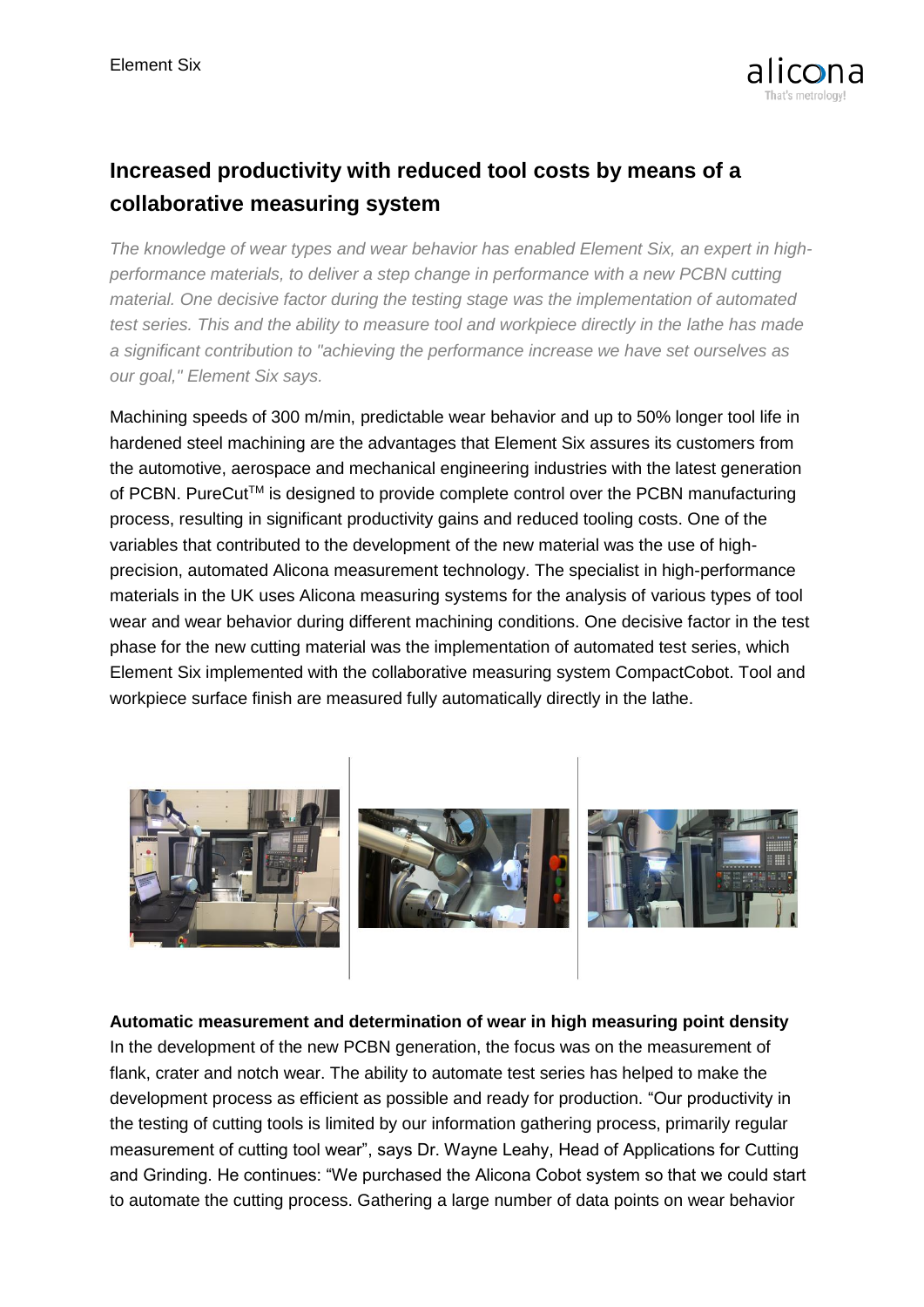

under different machining conditions was instrumental in helping us to optimize the new technology. This in turn helped us to deliver the step change in performance we were looking for."

## **Integration into lathe**

A key sector of Element Six's core business is the development and implementation of integrated production strategies in machining technology. The aim is the communication and networking of production systems, machines and measurement technology. So, the supplier of high performance materials is very precise in choosing his partners. They play an essential role in implementing fully automated production with machine-to-machine communication in the medium term. This also and especially applies to partners in measurement technology. Production suitability, automation and the ability to connect to existing production and quality management systems are basic prerequisites that production measurement systems for quality assurance must meet. For this reason, Element Six, which has already been using measuring instruments from the InfiniteFocus series, once again decided to invest in an Alicona measuring system. The CompactCobot enables this integration and networking in several ways. On the one hand, the optical collaborative measuring system is so robust that also in production high-resolution measurements are achieved in a high measuring speed and in high repeatability. Automated and therefore unmanned measurements in production are realized with the software interface AutomationManager. On the other hand, the Cobot has interfaces such as TCP/IP, Modbus/TCP or Anybus and can thus be connected to existing production systems. This integration enables communication between the individual machines and thus contributes to the implementation of self-controlling, self-correcting production.

With the CompactCobot, Element Six has started to implement this modern manufacturing concept. Both the tool, an insert, and surface finish of the workpiece are measured in the lathe. Leahy describes the state of affairs as followed: "A central control system starts the testing process. At a defined point the lathe stops, the door opens and a further signal sets the Cobot in motion. The robot arm with 3D measuring sensor is automatically manipulated into the lathe and first measures predefined cutting edge parameters of the insert. The sensor then moves on to the workpiece and measures its roughness, which enables us to verify the surface quality. Then the robot arm returns into its original position. All measurements are carried out without unclamping components." The next step in planning is the automatic correction of machine parameters based on the measurement results. The Cobot transmits measured values or an OK/not OK signal to the lathe. "If tool or workpiece do not meet the specified tolerances, the lathe automatically changes machine parameters and testing continues. In this way, the first part is already produced as a good part", Leahy explains steps ahead.

## **Simple operation: teach-in of measurement series without programming skills**

There is another aspect that is decisive for the implementation of integrated production strategies with automated measurement technology. Measuring systems must be easy to operate without programming knowledge. Alicona meets this condition. The teach-in of